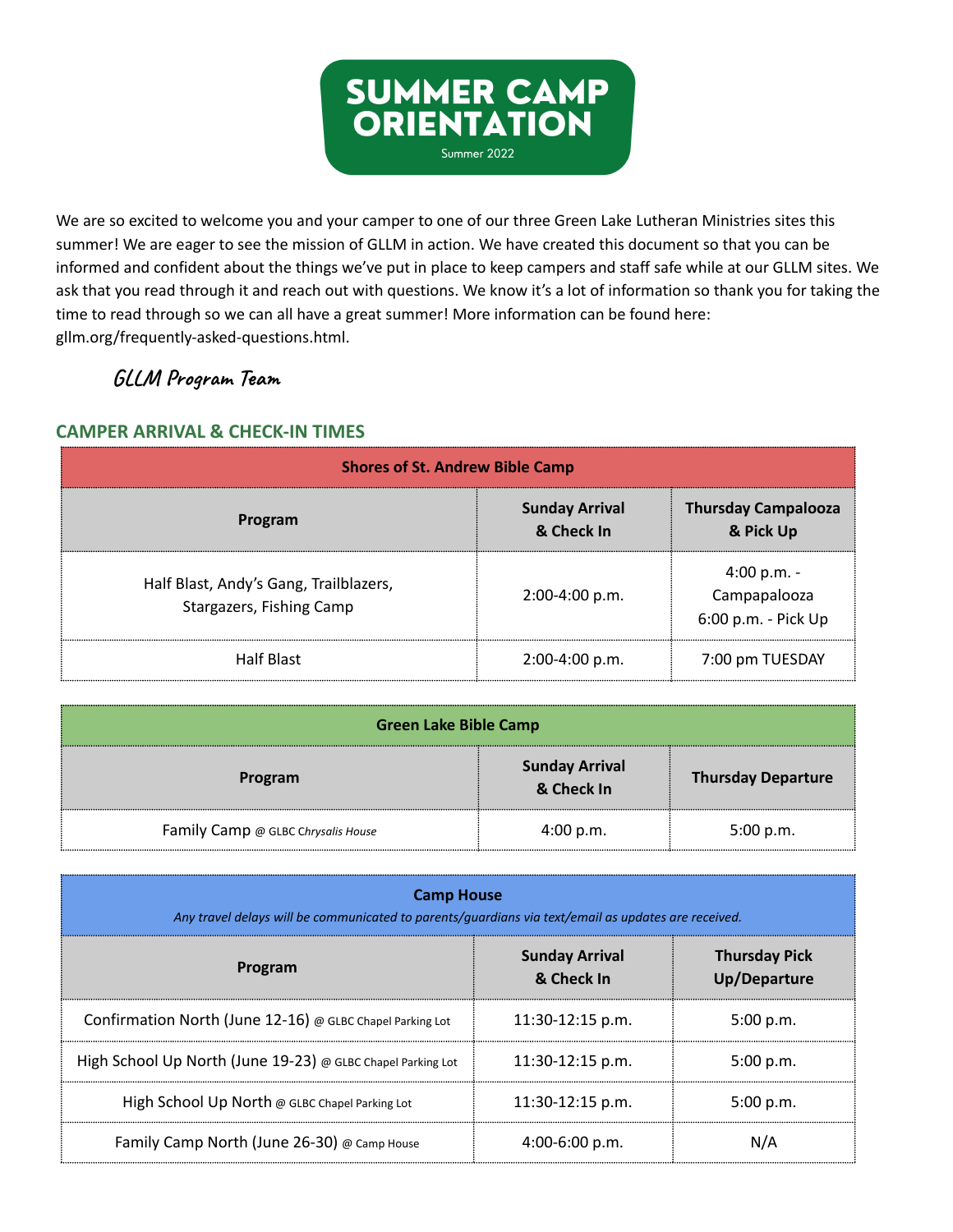## **DAY OF CAMPER CHECK-IN AND REGISTRATION**

❶ All documents that can be completed online should be completed prior to arrival, specifically **health forms, permission forms, and payments**. If any documents have not been completed ahead of time, they will be given to you at this first stop.

You may also turn in **money** for the canteen at this time. Campers typically spend between \$10-30 at the canteen during the week.

Your camper will receive a **nametag** and **cabin** assignment.

# Next, you will check in with the **Health Aide**. The Health Aide will do a general welcome of your camper, and you will be able to discuss any health concerns for the week. This is also where you will turn in and talk about any medication that will be needed for the week. Please remember that ALL medications need to be in their original containers. Please put all of your camper's medications in a quart or gallon-sized Ziplock bag, labeled with the camper's name and dosage instructions.

❷



Finally, we'll ask you to let us know who will be **picking up** your camper on Tuesday (Half Blast program only) or Thursday. After we have this information, your camper will be fully checked in and ready for a great week of camp. We will have an area for goodbyes, and then campers will bring their luggage to a staging area for their cabin. Your camper's counselor will take extra care to make sure they get settled in and comfortable.

#### **CAMPER PICK-UP**

Please refer to the pick-up schedule above.

# YOU ARE INVITED to Campapalooza!

We are excited to invite the **entire family** out to camp for a celebration we've named Campapalooza! This event starts at **4:00 p.m.** each Thursday with activity rotations, includes dinner which starts at **4:45 p.m.** and ends with a closing worship and sendoff by **6:00 p.m.** Our staff will be prepared to begin checking families in at 4:00 p.m. by the Marble Chapel and final checkout will happen in the same place immediately following worship. Please RSVP at check in on Sunday!

We are able to accommodate those who have minor scheduling conflicts at Shores of St. Andrew Bible Camp and Green Lake Bible Camp. Please contact our registrar Monday-Friday at 320-796-2181 or camp@gllm.org to discuss any late arrivals, early pick-ups, or other scheduling conflicts. For last minute changes, call Shores of St. Andrew Bible Camp directly at 320-354-2961.

#### **HEALTH CARE DURING THE CAMP WEEK**

As always, the safety and care of your camper during the camp week is our top priority! We will take care of daily medication administration, care for the minor bumps and scrapes that can come up when kids are playing, and other common health situations. If any concerns come up during the week, we will communicate with you on an as needed basis. Campers will be encouraged to be honest and upfront if they are not feeling well.

In consultation with our local and state officials and in accordance with the Centers for Disease Control we have developed strategies to mitigate the risk of COVID-19 by instituting basic procedure updates to our existing plan. It is still the case that outdoor ministry inherently is lower risk based on location, activities, and stringent risk mitigation plans that are in place.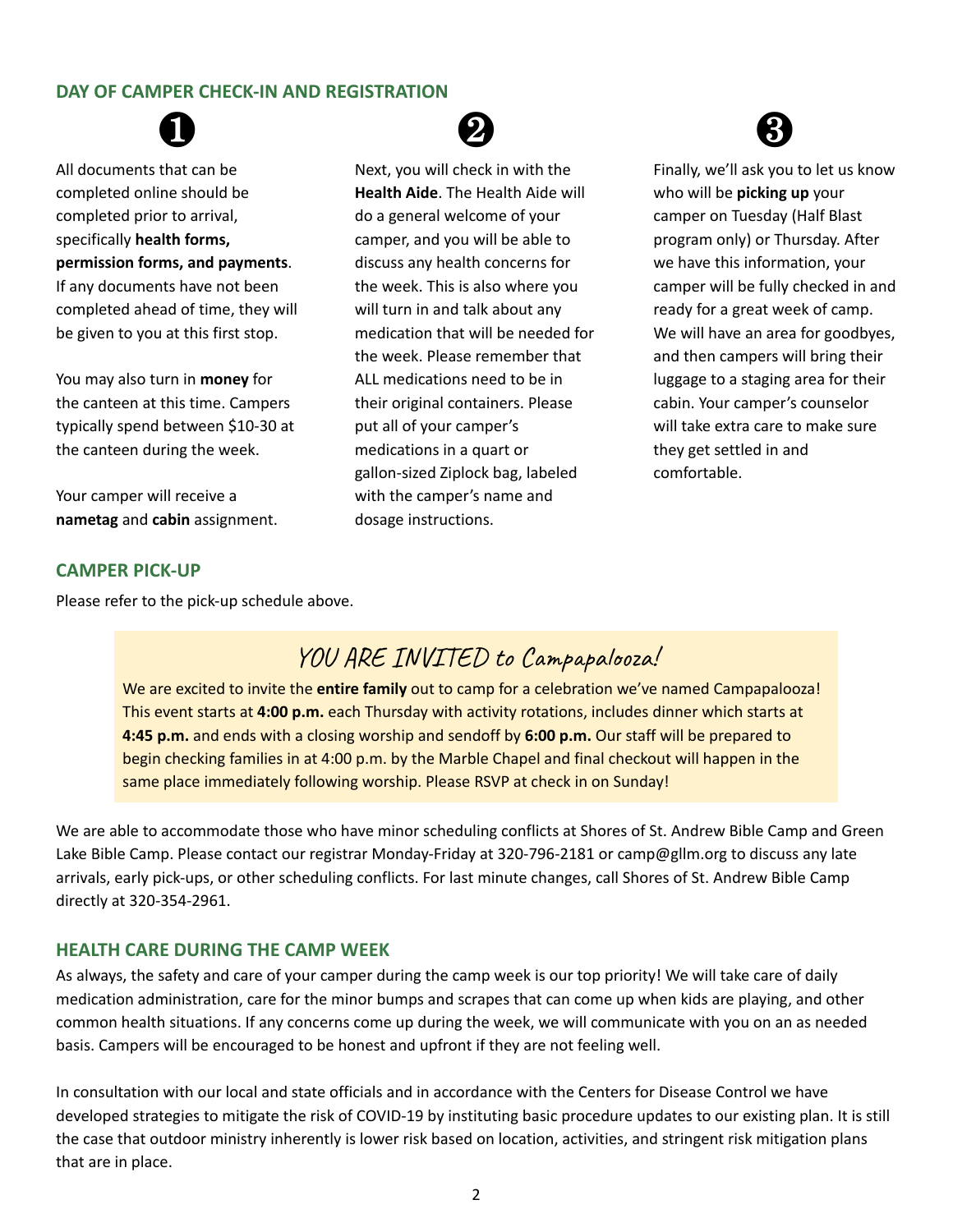Being outdoors, social distancing when able, hand hygiene, symptom checking, and testing as needed are the cornerstones of our mitigation plan. And in addition to the above, we have a communication plan in place to share updates to campers and staff as we hear of illness in our camp community. There is not a mask mandate in place for this summer.

If a camper or staff member is showing symptoms of COVID-19, surgical masks will be available. GLLM will call parents/guardians to receive a verbal consent to test a camper for COVID-19 (nasal swab). If a camper tests positive, the camper will be sent home immediately. GLLM will do contract tracing and communicate with those in close contact and we will monitor for symptoms. It is expected that if you are contacted to pick up your child due to COVID-19 symptoms, you will make arrangements to get to camp as soon as you are able. We will err on the side of caution, and ask for your understanding as we navigate this challenging situation. We will be following the CDC guidelines for quarantine and isolation: <https://www.cdc.gov/coronavirus/2019-ncov/your-health/quarantine-isolation.html>. We'd like to note that we may change these procedures if new data or guidance is given from public health officials.

## **SPECIAL GUESTS AT CAMP**

Resource staff will be able to join us at camp! If you are joining us for the camp week you can register online. If you plan to come for the day or are interested in staying overnight just one night, please call our camp registrar, Steph Holme, at least one week in advance of your plan to visit. Resource staff are encouraged to be vaccinated, if possible.

## **SUMMER STAFF**

All camp employees go through a thorough background check and screening process. We take your camper's safety very seriously! Summer staff are ready to be helpful and to model behavior that will be needed for a safe experience! All staff are encouraged to get their COVID-19 vaccine.

## **CANTEEN AND DIME-A-TIME**

Campers typically spend between \$10-30 at the canteen during the week. The canteen has a variety of snacks, treats, and non-caffeinated beverages as well as camp attire. If you'd like to put money in your camper's account, please put cash or check (written to GLLM) in a labeled envelope. We will enter it into a spreadsheet for the week so no cash is being exchanged. Remaining money will be returned to you at the end of the week in a labeled envelope. The online canteen can be found here at gllm.org/online-canteen.html.

"Dime-a-Time" is a GLLM canteen tradition! Each year we choose a non-profit or other good cause and allow our campers to donate and raise money for it. Campers can choose to donate up to \$1 each time they visit the canteen. As incentive, counselors do crazy and fun things as the campers reach certain benchmarks. For example, we've had counselors dance the hula, receive a pie in the face, be squirted with mustard, or shave their head. In previous years, our campers have raised money for the ELCA Malaria Campaign, New London's The Link, and the ELCA's Young Adults in Global Mission Program. Stay tuned for this year's cause, and if you want to send some extra change to camp for this program, go for it!

## **MAIL**

Camp addresses are:

- Camper Name, Program, **Shores of St. Andrew Bible Camp**, 19080 16th Street NE, New London, MN 56273
- Camper Name, Program, **Green Lake Bible Camp**, 9916 Lake Avenue S, Spicer, MN 56288
- Camper Name, Program, **Camp House**, 1411 Camp House Road, Brimson, MN 56602